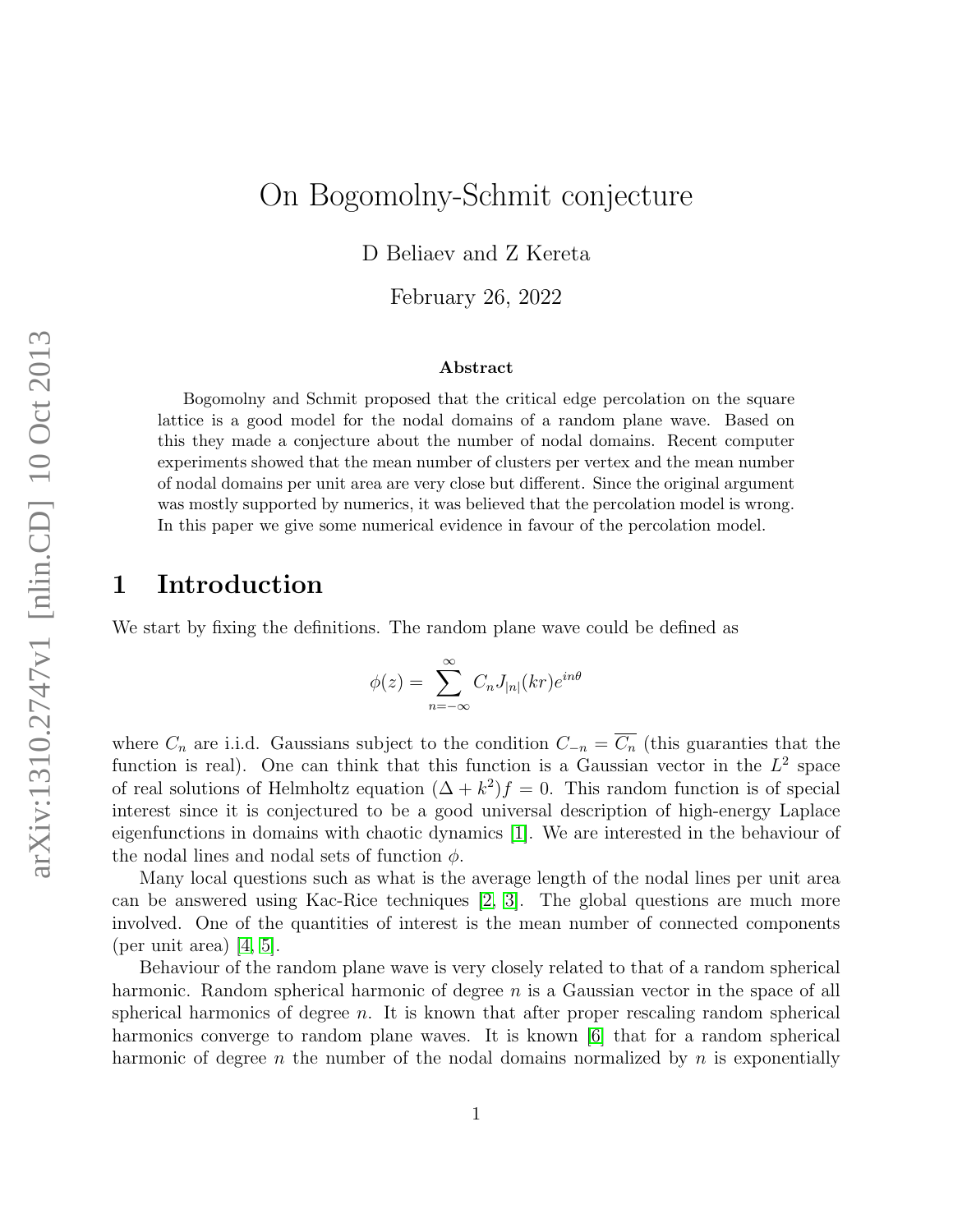concentrated around some strictly positive constant. The proof of this result is local, hence the same is true if we consider nodal domains restricted to a fixed open sub-domain of the sphere. Moreover, the same argument should imply that the result is true for the random plane waves and the number of nodal components per unit area is the same.

Bogomolny and Schmit argued that the nodal lines can in the mean be considered as forming a rectangular lattice with  $Area(\Omega)k^2/(2\pi^2)$  sites. This normalization constant can be obtained from the mean spacing between nodal lines or de Broglie wave length  $\lambda = 2\pi/k$ . Thus one can think that there are two square lattices with  $Area(\Omega)/\lambda^2$  sites that are dual to each other and nodal lattice is the medial lattice between them. Based on this analogy and explicit computations for the percolation on the square lattice they conjectured that the mean number of nodal domains scales as

<span id="page-1-0"></span>
$$
\frac{\text{Area}(\Omega)k^2}{4\pi} \frac{3\sqrt{3}-5}{\pi} \approx \frac{\text{Area}(\Omega)k^2}{4\pi} 0.0624373. \tag{1}
$$

This claim was supported by numerical simulations on a relatively small scale.

For historical reasons we will use this normalization and will study the number of nodal domains divided by  $Ak^2/4\pi$  (by Weyl's law this is the number of eigenvalues of Laplacian in  $\Omega$  that are below  $k^2$ ). Alternatively, [\(1\)](#page-1-0) can be rewritten as

$$
2 \frac{\text{Area}(\Omega)k^2}{4\pi^2} \frac{3\sqrt{3}-5}{2}
$$

were the last factor is the mean number of bond percolation clusters per site (for the square lattice). In other words, this is the mean number of primal and dual bond clusters for a square lattice containing Area $(\Omega)/\lambda^2$  sites [\[7\]](#page-5-6).

### 2 Results

#### Number of nodal domains

Since the work of Bogomolny and Schmit there were several computer experiments that computed this density on a larger scale. The first result is by M. Nastasescu [\[8\]](#page-5-7) who computed the mean number of nodal domains for random spherical harmonics (this is a spherical analogue of the random plane wave; the densities are the same for both models). She found that the density is  $0.0598 \pm 0.0003$  which is  $5\sigma$  away from the Bogomolny-Schmit conjecture. Originally, this discrepancy was attributed to finite size and curvature effects. In [\[9\]](#page-5-8) it was shown that the density for plane wave is  $0.0589 \pm 0.000142$ . It is believed that the normalized number of nodal domains behaves like  $a + b/k$ . In [\[9\]](#page-5-8) the number of nodal domains was computed for 100 samples for  $k = 100, \ldots, 1100$ . The best fit to the data was  $0.0589 + 4.6209/k$ .

We performed computer simulations with different values of  $k$ . For sampling of the random plane wave we used a code developed by A. Barnett. Given a sample we compute the number of connected component using standard clustering algorithms. The main difficulty in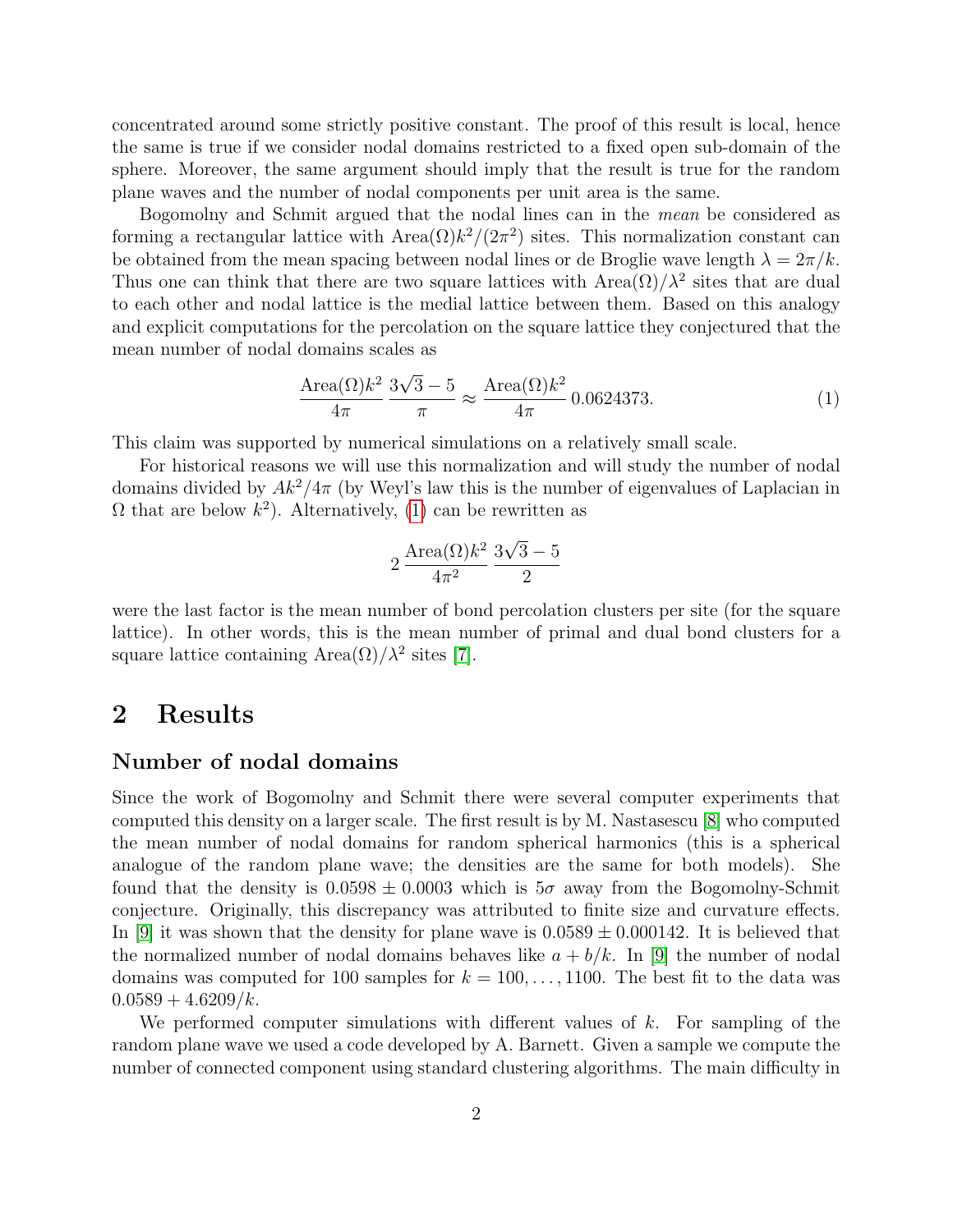this computation is resolving the so-called "nearly-avoided crossings". It is easy to show that the nodal lines can not intersect. Indeed this would imply that at some point simultaneously  $\phi$ ,  $\phi_x$  and  $\phi_y$  are equal to zero. These three functions are independent Gaussians, hence the probability of this event is zero. On the other hand, two different nodal lines can be arbitrarily close to each other and on a discrete level this creates an ambiguity when we have to determine the connectivity. We resolve these ambiguities using local interpolation. Further technical details can be found in [\[10\]](#page-5-9).

The results of the simulations are given by Figure [1.](#page-2-0) We computed the normalized number of nodal domains for  $k = 100, \ldots, 1600$  and 100 samples for each k. The best fit to the data is given by  $a + b/k$  with  $a = 0.0589$  and  $b = 4.717$ . The first constant is in good agreement with results of [\[9\]](#page-5-8). The second constant is two orders of magnitude larger than a, this explains why one has to go to very high energies to recover the correct value of a.

<span id="page-2-0"></span>

Figure 1: Normalized mean number of nodal domains as a function of k. The horizontal lines gives the Bogomolny-Schmit prediction.

The results of Nastasescu, Konrad, and our simulations give strong numerical evidence that the Bogomolny-Schmit prediction is slightly off.

Remark. Bogomolny and Schmit used the percolation model where the number of the lattice points was chosen according to the wavelength. Namely they used the square lattice with edge-length equal to the wavelength. Another possible normalization is to use the square lattice such that the number of vertices is the same as the number of local maxima of the random plane wave. The average density of the critical points can be computed using Gaussian integrals and is equal to  $k^2$ 0.0919 and one quarter of them are maxima. Using this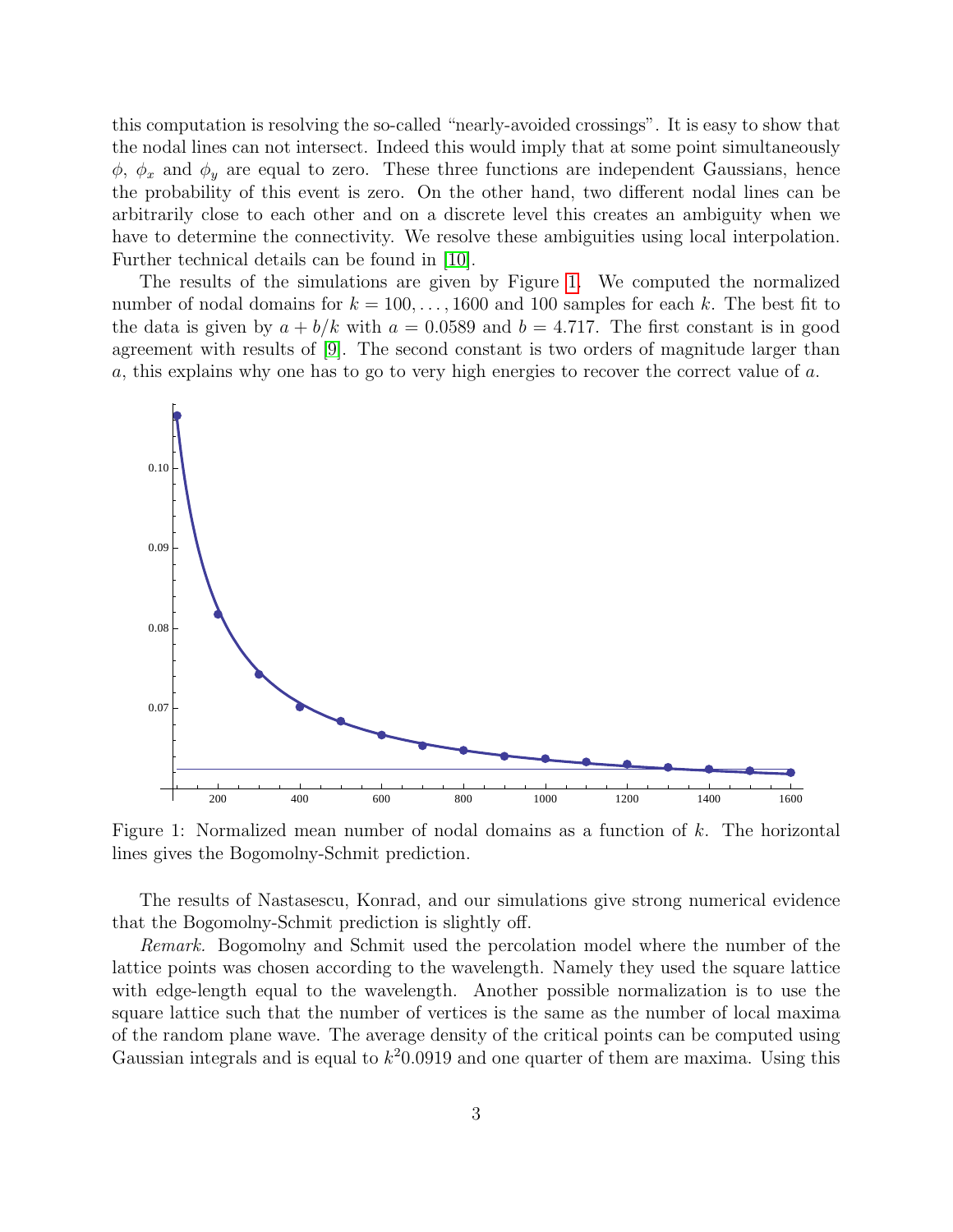normalization, the percolation model gives us the following estimate for the number of nodal domains

$$
\frac{\text{Area}(\Omega)k^2}{4\pi} 0.0566.
$$

This is a bit closer to the numerical results, but still too far to be a good model.

### Crossing probability

We want to make an important remark: it is believed that the density of nodal domains is a universal quantity in the following sense. Let M be a compact manifold and let  $\psi_n$  be the eigenfunctions of Laplace operator. We define  $f_n = \sum_{n=0}^{n+C\sqrt{n}}$  $c_k \psi_k$  where  $c_k$  are i.i.d normal variables and C is a large constant depending on the metric. Then the properly rescaled number of nodal domains of  $f_n$  has asymptotically the same density as the random plane wave. On the other hand, the number of clusters per vertex is a non-universal quantity in percolation theory, it strongly depends on the lattice structure.

Another important remark is that essentially all microscopic observables for percolation are lattice dependent, but the macroscopic picture is conjectured to have conformally invariant scaling limit which is universal and described by Schramm-Loewner evolution with parameter  $\kappa = 6$  (this proved only for site percolation on triangular lattice [\[11\]](#page-5-10)). This suggests to study an observable which is macroscopic and hence universal from percolation theory point of view. The simplest observable to consider is the crossing probability. In this paper we consider two crossing events. Let  $\Omega$  be a rectangle with side lengths  $\lambda$  and 1 then we define  $P_h^k(\lambda)$  to be the probability that there is a nodal line of a random plane wave with energy  $k^2$  which connects left and right sides of  $\Omega$  (inside  $\Omega$ ). The second observable is  $P_{hv}^k(\lambda)$ , the probability that there is a nodal line connecting all four sides of  $\Omega$ .

The percolation counterparts are probabilities that there is an open cluster connecting sides of  $\lambda N \times N$  rectangle. It is known [\[12,](#page-5-11) [13\]](#page-5-12) that as  $N \to \infty$  these probabilities converge to  $P_h$  and  $P_{hv}$  that are given by

$$
P_h(\lambda) = \frac{\Gamma(2/3)}{\Gamma(1/3)\Gamma(4/3)} (1-m)^{1/3} {}_{2}F_1\left(\frac{1}{3}, \frac{2}{3}, \frac{4}{3}, 1-m\right), \tag{2}
$$

$$
P_{hv}(\lambda) = P_h(\lambda) - \frac{(1-m)}{\Gamma(1/3)\Gamma(2/3)} {}_3F_2\left(1, 1, \frac{4}{3}, 2, \frac{5}{3}, 1-m\right), \tag{3}
$$

where  ${}_2F_1$  and  ${}_3F_2$  are hypergeometric functions and

$$
m = \frac{\theta_4^4(0, e^{-\pi/\lambda})}{\theta_3^4(0, e^{-\pi/\lambda})}
$$

where  $\theta_3$  and  $\theta_4$  are Jacobi theta functions.

Using the same numerical techniques as for the number of nodal domains we computed the probabilities of horizontal and simultaneous horizontal and vertical crossings. We computed these probabilities for  $\lambda$  from 1 to 3 with step 0.2. In all cases we used  $k = 1000$  which corresponds to the rectangle whose longest side is equal to 159 wave-lengths.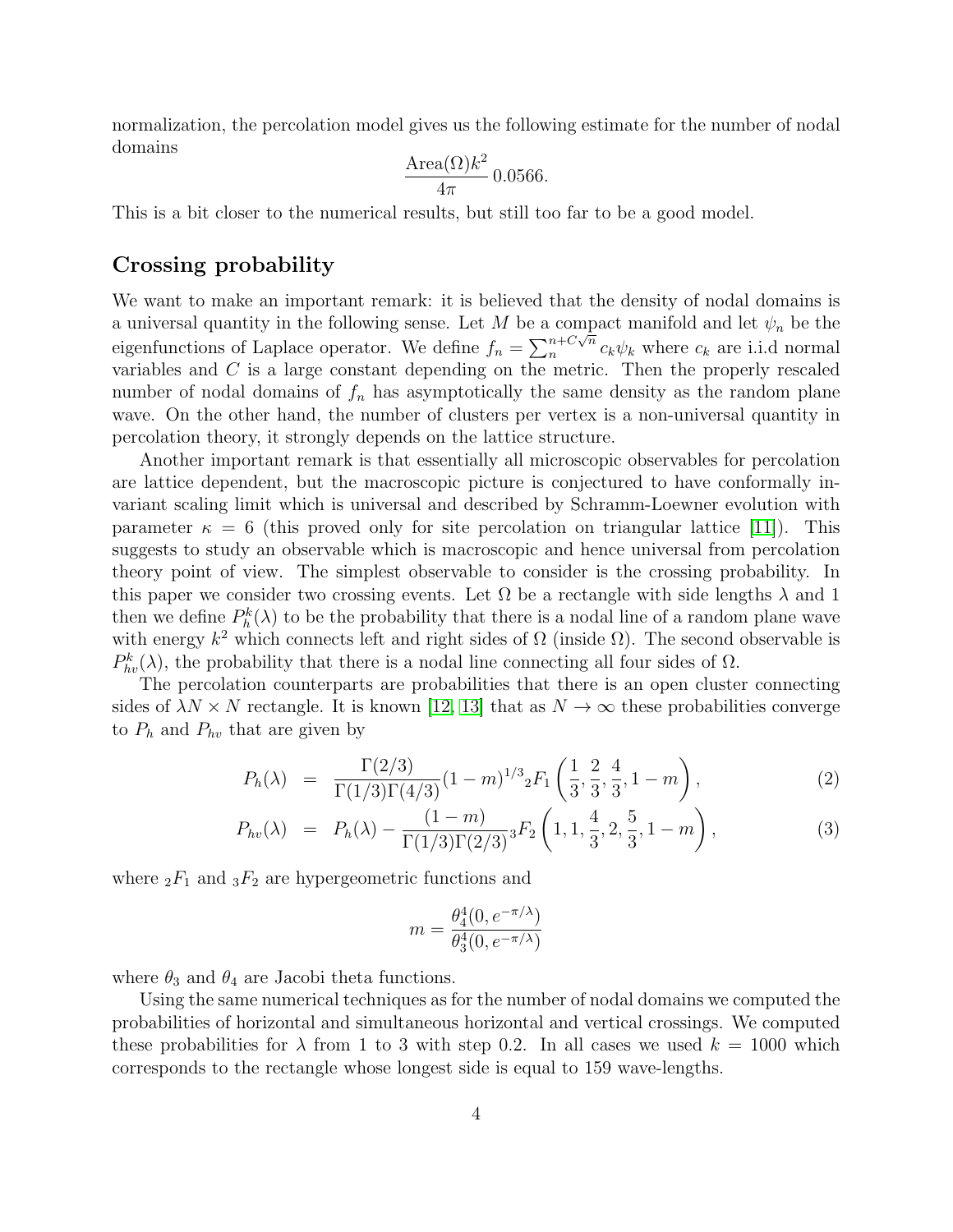<span id="page-4-0"></span>

Figure 2: Probability of having a left-right crossing (left) and of having both left-right and top-bottom crossings (right) as functions of  $\lambda$ . Solid lines are Cardy's and Watts' formulas. In both cases the longest side of the rectangle is 1 and  $k = 1000$ . We used 10000 samples for each value of  $\lambda$  for the horizontal crossing and 5000 samples for both crossings.

Figures [2](#page-4-0) show the data and 95% confidence intervals for both types of crossing. This gives a very strong indication that the crossing probabilities for random plane wave converge to Cardy's and Watts' formulas. Important observation is that the random plane wave is rotationally invariant, hence this result is a bit stronger than the similar result for percolation. Its percolation analog would be crossing probability for a rectangle arbitrarily rotated with respect to the lattice. It is also known [\[11\]](#page-5-10) that if crossing probability for arbitrary conformal rectangle (i.e. simply-connected domain with two marked disjoint boundary arcs) with conformal modulus  $\lambda$  converges as  $k \to \infty$  to  $P_h(\lambda)$ , then we have that macroscopic nodal lines have conformally invariant scaling limit which is given by SLE(6).

Remark. There are other approaches to conformal invariance of the scaling limit: Harris criterion [\[14\]](#page-5-13) or direct comparison with SLE curves [\[15\]](#page-5-14).

### Conclusion

Numerical results give very strong numerical evidence that conjecture [\(1\)](#page-1-0) is wrong, the correct density is 0.0589 instead of 0.0624, and the critical bond percolation on the square lattice is not a good model for local observables. On the other hand macroscopic observables match very well which suggests that the nodal lines have conformally invariant scaling limit which is described by conformal field theory with  $c = 0$  or Schramm-Loewner Evolution with  $\kappa = 6$ .

## Acknowledgement

We would like to thank A. Barnett for allowing us to use his code for sampling the random plane waves. We also would like to thank the referees for their comments and for bringing some of the related results to our attention.